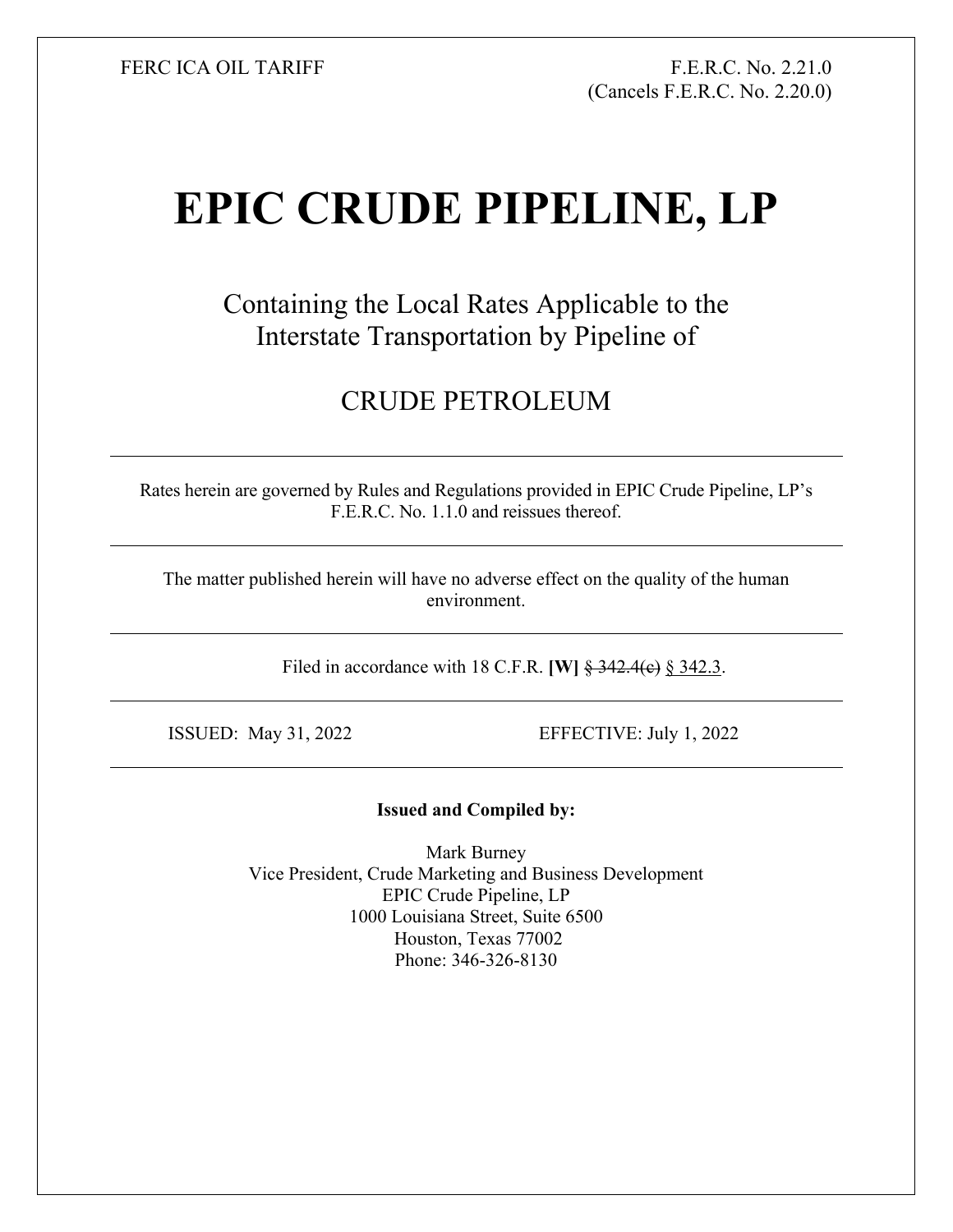| <b>UNCOMMITTED RATES</b><br>(Rates in Dollar per Barrel; Volumes in Barrels Per Day) |                       |                         |                  |  |  |
|--------------------------------------------------------------------------------------|-----------------------|-------------------------|------------------|--|--|
| <b>ORIGIN POINT</b>                                                                  | <b>DELIVERY POINT</b> | <b>VOLUMES</b>          | RATES $(4)$      |  |  |
| Group 1                                                                              | Group 3               | All accepted<br>volumes | $[I]$ \$4.8465   |  |  |
| Group 2                                                                              | Group 3               | All accepted<br>volumes | $[I]$ \$1.6374   |  |  |
| <b>COMMITTED RATES</b><br>(Rates in Dollar per Barrel; Volumes in Barrels Per Day)   |                       |                         |                  |  |  |
| <b>ORIGIN POINT</b>                                                                  | <b>DELIVERY POINT</b> | <b>VOLUMES</b>          | RATES $(5)$      |  |  |
| Group 3<br>Group 1                                                                   |                       | All accepted<br>volumes | [U] $$1.4180(6)$ |  |  |
| Group 2                                                                              | Group 3               | All accepted<br>volumes | $ U $ \$0.5252   |  |  |

EPIC Crude Pipeline, LP F.E.R.C. No. **[W]** 2.20.0 2.21.0 Page 2 of 5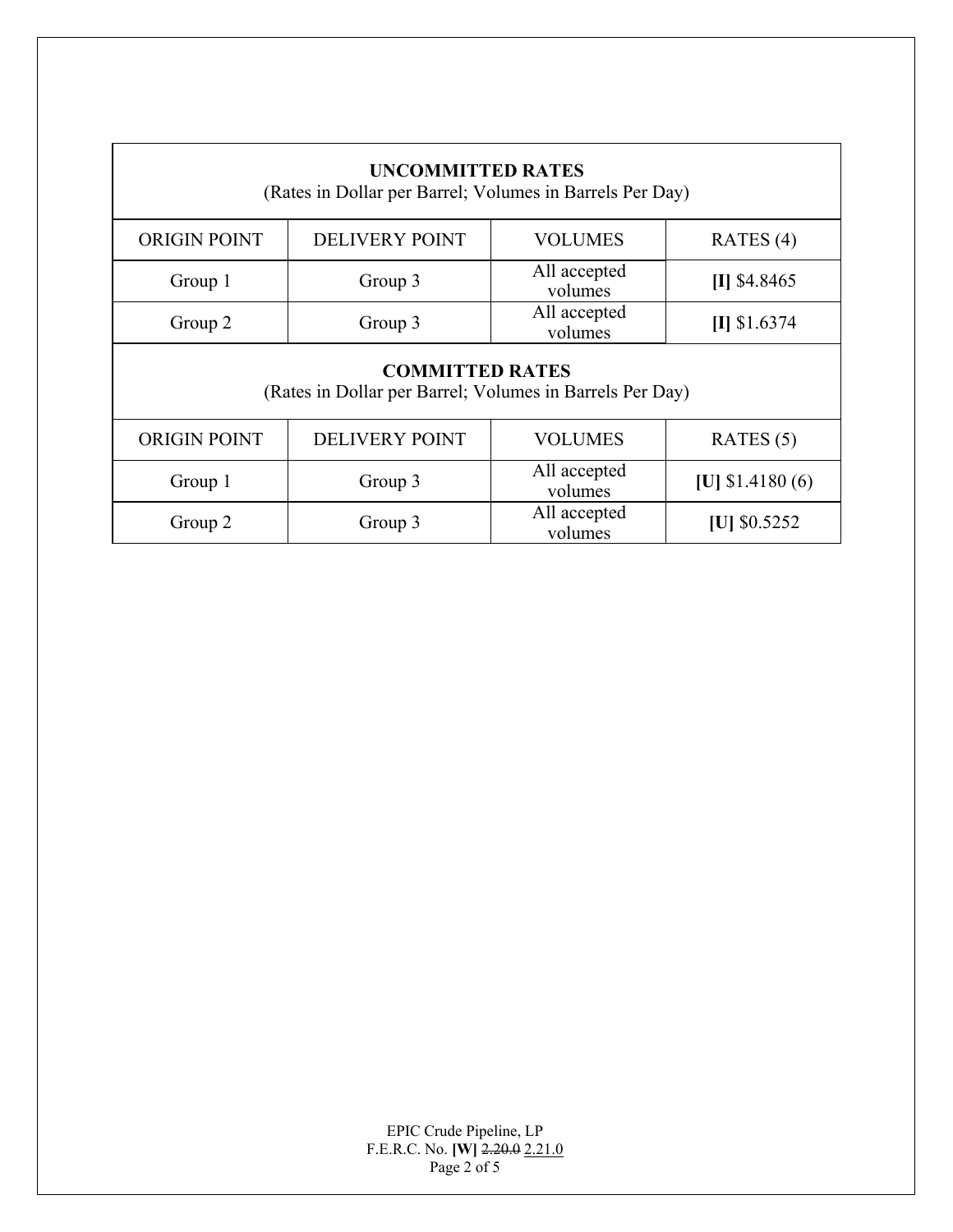| <b>LIST OF ORIGIN AND DELIVERY POINTS BY GROUP</b> |                    |                                                                          |  |  |
|----------------------------------------------------|--------------------|--------------------------------------------------------------------------|--|--|
| <b>GROUP</b>                                       | <b>TOWN</b>        | <b>ORIGIN &amp; DELIVERY POINTS</b>                                      |  |  |
| $\mathbf{1}$                                       | Crane, TX          | Advantage Pipeline Interconnection (8)                                   |  |  |
| 1                                                  | Crane, TX          | Centurion Augustus Pipeline (8)                                          |  |  |
| 1                                                  | Crane, TX          | EPIC Crude Terminal Co. Crane Truck Unloading<br>Facility                |  |  |
| $\mathbf{1}$                                       | Crane, TX          | Magellan Crane Terminal (8)                                              |  |  |
| 1                                                  | Crane, TX          | Medallion Delaware Express, LLC Interconnection<br>(8)                   |  |  |
| $\mathbf{1}$                                       | Crane, TX          | Medallion Pipeline Company, LLC Interconnection<br>(8)                   |  |  |
| 1                                                  | Midland, TX        | NuStar Interconnection (8)                                               |  |  |
| 1                                                  | Midland, TX        | Oryx Midland Express Station (8)                                         |  |  |
| $\mathbf{1}$                                       | Orla, TX           | EPIC Crude Terminal Co. Orla Truck Unloading<br>Facility                 |  |  |
| $\mathbf{1}$                                       | Orla, TX           | SCM Crude, LLC (8)                                                       |  |  |
| 1                                                  | Wink, TX           | Delaware Crossing, LLC Interconnection (8)                               |  |  |
| 1                                                  | Wink, TX           | Gibson Wink Terminal (8)                                                 |  |  |
| $\overline{2}$                                     | Gardendale, TX     | Eastex Storey Ranch Gardendale Terminal                                  |  |  |
| $\overline{2}$                                     | Gardendale, TX     | EPIC Crude Terminal Co. Gardendale<br>Truck<br><b>Unloading Facility</b> |  |  |
| $\overline{2}$                                     | Gardendale, TX     | Midstream<br>Gardendale<br>Ironwood<br>Pipeline<br>Interconnection       |  |  |
| $\overline{2}$                                     | Hobson, TX         | EPIC Crude Terminal Co. Hobson Truck Unloading<br>Facility               |  |  |
| $\overline{2}$                                     | Hobson, TX         | Ironwood Eagle Ford Crude Pipeline                                       |  |  |
| 3                                                  | Corpus Christi, TX | CITGO Refinery (7)                                                       |  |  |
| 3                                                  | Corpus Christi, TX | EPIC Crude Terminal Co. IGC Terminal (7) (9)                             |  |  |
| 3                                                  | Corpus Christi, TX | EPIC Crude Terminal Co. Robstown Terminal (3)                            |  |  |
| $\overline{3}$                                     | Corpus Christi, TX | POTAC Terminal (7)                                                       |  |  |
| 3                                                  | Corpus Christi, TX | Valero Refinery (7)                                                      |  |  |
| 3                                                  | Midway, TX         | Flint Hills Resources Midway Interconnect (7)                            |  |  |

EPIC Crude Pipeline, LP F.E.R.C. No. **[W]** 2.20.0 2.21.0 Page 3 of 5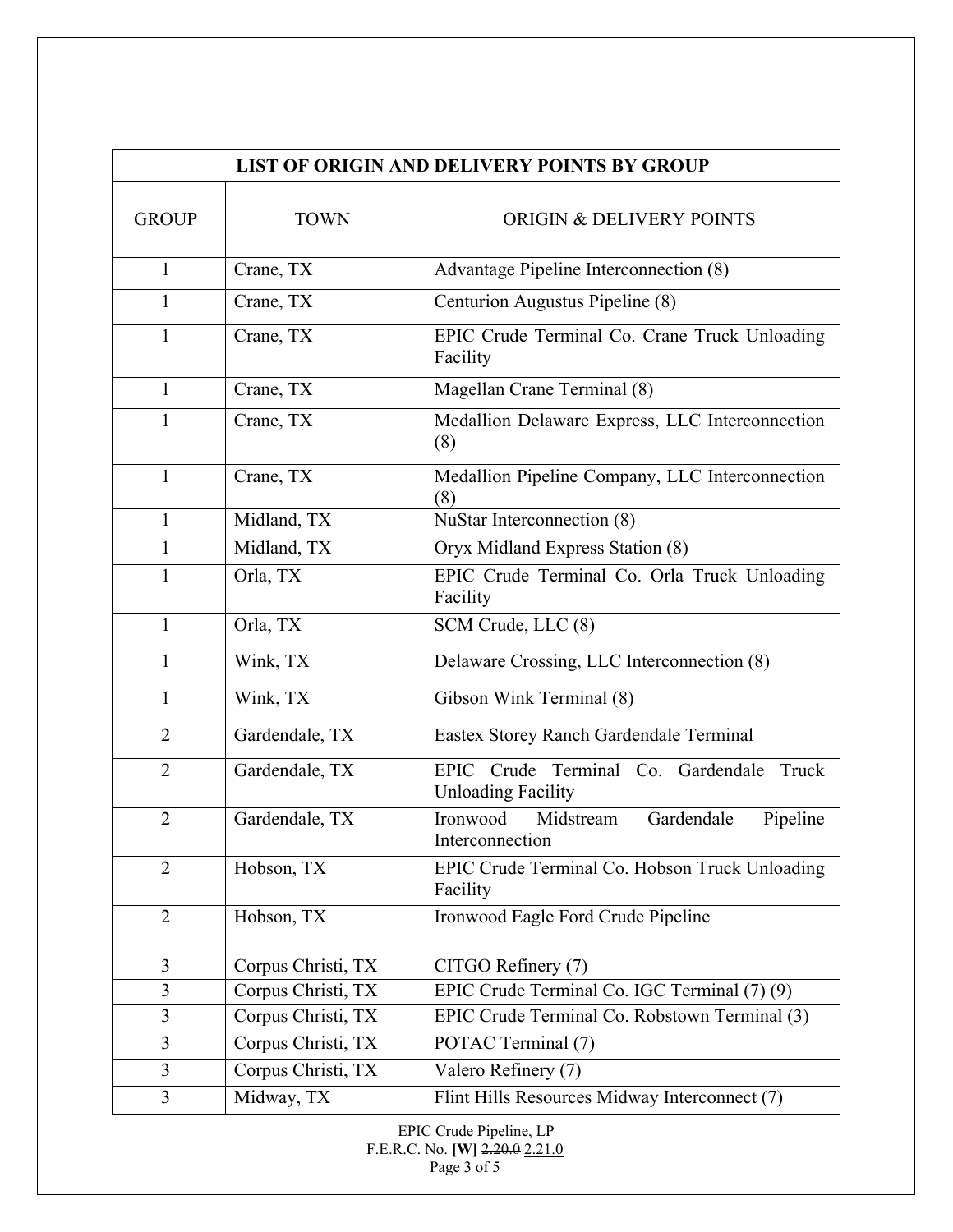| 3 | Midway, TX    | Harvest Pipeline Midway Junction Interconnect (7) |
|---|---------------|---------------------------------------------------|
| 3 | Midway, TX    | Pin Oak Taft Terminal (7)                         |
| 3 | Midway, TX    | Enbridge Taft Terminal (3) (7)                    |
| 3 | Ingleside, TX | South Texas Gateway Terminal LLC (7)              |
| 3 | Ingleside, TX | Flint Hills Resources Waterborne Facility (7)     |
|   | Ingleside, TX | Enbridge Ingleside Energy Center, LLC (7)         |

All capitalized terms that are not defined herein are defined in Carrier's F.E.R.C. 1.1.0. Rules and Regulations Tariff, or the then-effective reissue thereof. Transportation under these Tariffs to the specified Delivery Point shall cease at the point at which Product is delivered to the inlet flange of the facilities interconnected to the Pipeline at the Delivery Point.

(1) Reserved

(2) Reserved

(3) Also an In-Transit Point for storage

 (4) During Prorationing Months each of the Uncommitted Rates shall be **[U]** one cent (\$0.01) less than the corresponding Committed Rates for each respective service route. The Uncommitted Rates posted hereunder are subject to adjustment annually as of each July 1 in accordance with the mechanism set forth in FERC regulation 18 C.F.R. § 342.3, or any successor thereto.

(5) The Committed Rates are subject to annual escalation adjustments as provided under the TSA and T&D Agreements.

(6) This Committed Rate shall be the Throughput Fee used in calculating a Volume Incentive Shipper's Deficiency Payment, as applicable.

(7) An incremental pump-over fee of: (i) **[I]** \$0.1109 per Committed Shipper Barrel and (ii) **[I]** \$0.1091 per Uncommitted Shipper Barrel, as applicable, will be assessed, in addition to the applicable Uncommitted or Committed Rates set forth herein, for any Barrels that are delivered to these Delivery Points. This fee is subject to adjustment annually as of each July 1 in accordance with the mechanism set forth in FERC regulation 18 C.F.R. § 342.3, or any successor thereto.

(8) An incremental injection fee of: (i) **[I]** \$0.0554 per Committed Shipper Barrel and (ii) **[I]** \$0.0546 per Uncommitted Shipper Barrel, as applicable, will be assessed, in addition to the applicable Uncommitted or Committed Rates set forth herein, for any Barrels that are accepted for transportation at these Origin Points. This fee is subject to adjustment annually as of each July 1 in accordance with the mechanism set forth in FERC regulation 18 C.F.R. § 342.3, or any successor thereto.

> EPIC Crude Pipeline, LP F.E.R.C. No. **[W]** 2.20.0 2.21.0 Page 4 of 5